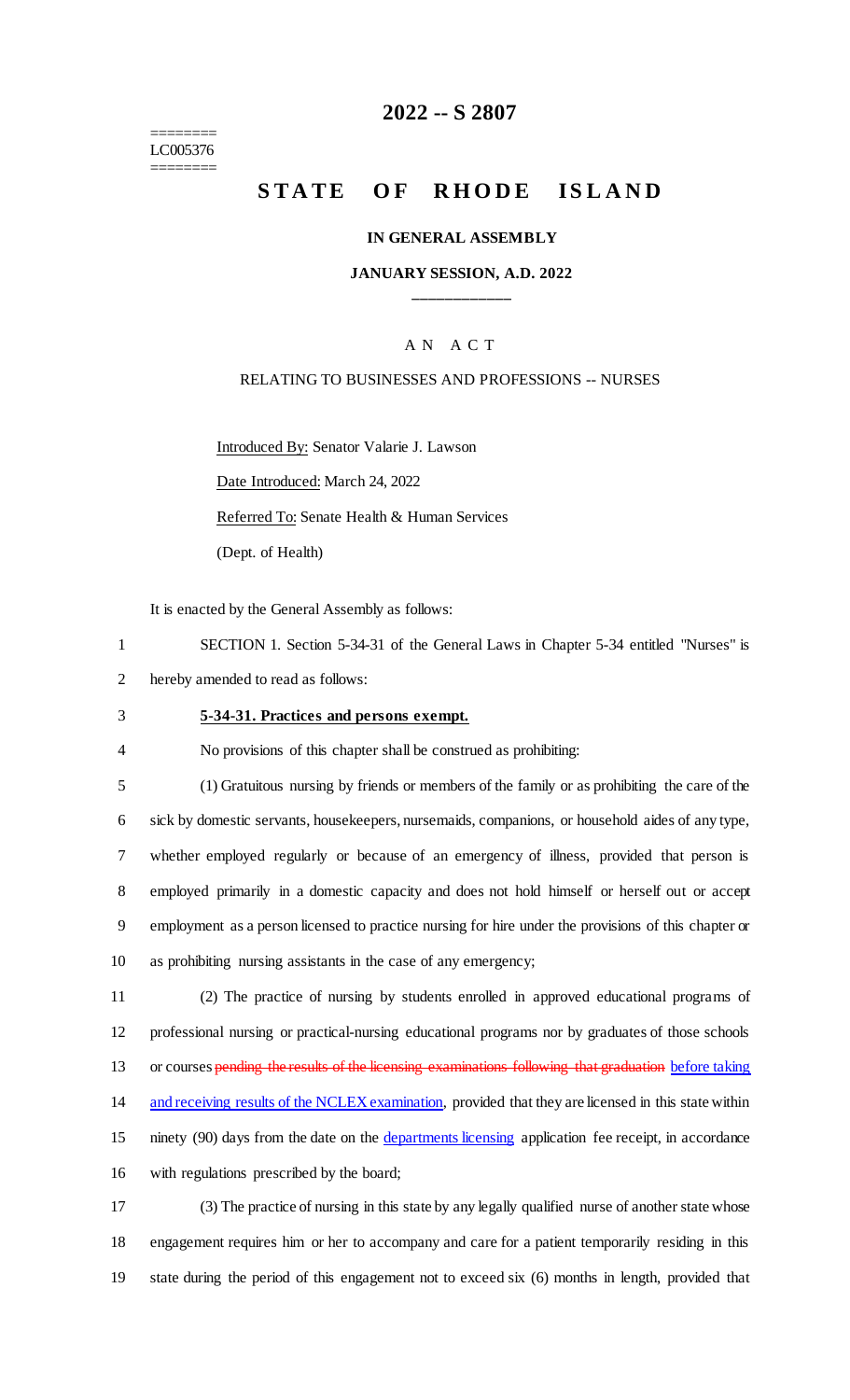person does not represent or hold himself or herself out as a nurse licensed to practice in this state; (4) The practice of any legally qualified nurse of another state who is employed by the United States government or any bureau, division, or agency of the government while in the discharge of his or her official duties;

 (5) Persons employed in state and licensed hospitals and sanatoria health care facilities, licensed homes for the aged and/or convalescent persons, and recognized public-health agencies from assisting in the nursing care of patients if adequate medical or nursing supervision is provided; (6) Nursing care of the sick with or without compensation or personal profit when done in connection with the practice of the religious tenets of any recognized or established church by adherents as long as they do not engage in the practice of nursing as defined in this chapter;

 (7) Persons who provide acceptable evidence of being currently licensed by examination or endorsement under the laws of other states of the United States and the District of Columbia from practicing nursing in this state for a period of ninety (90) days from the date on the application fee receipt, provided that they are licensed in this state within ninety (90) days from the date on the application fee receipt. The original privilege to work ninety (90) days from the date on the application fee receipt shall not be extended or renewed.

SECTION 2. This act shall take effect upon passage.

#### ======== LC005376 ========